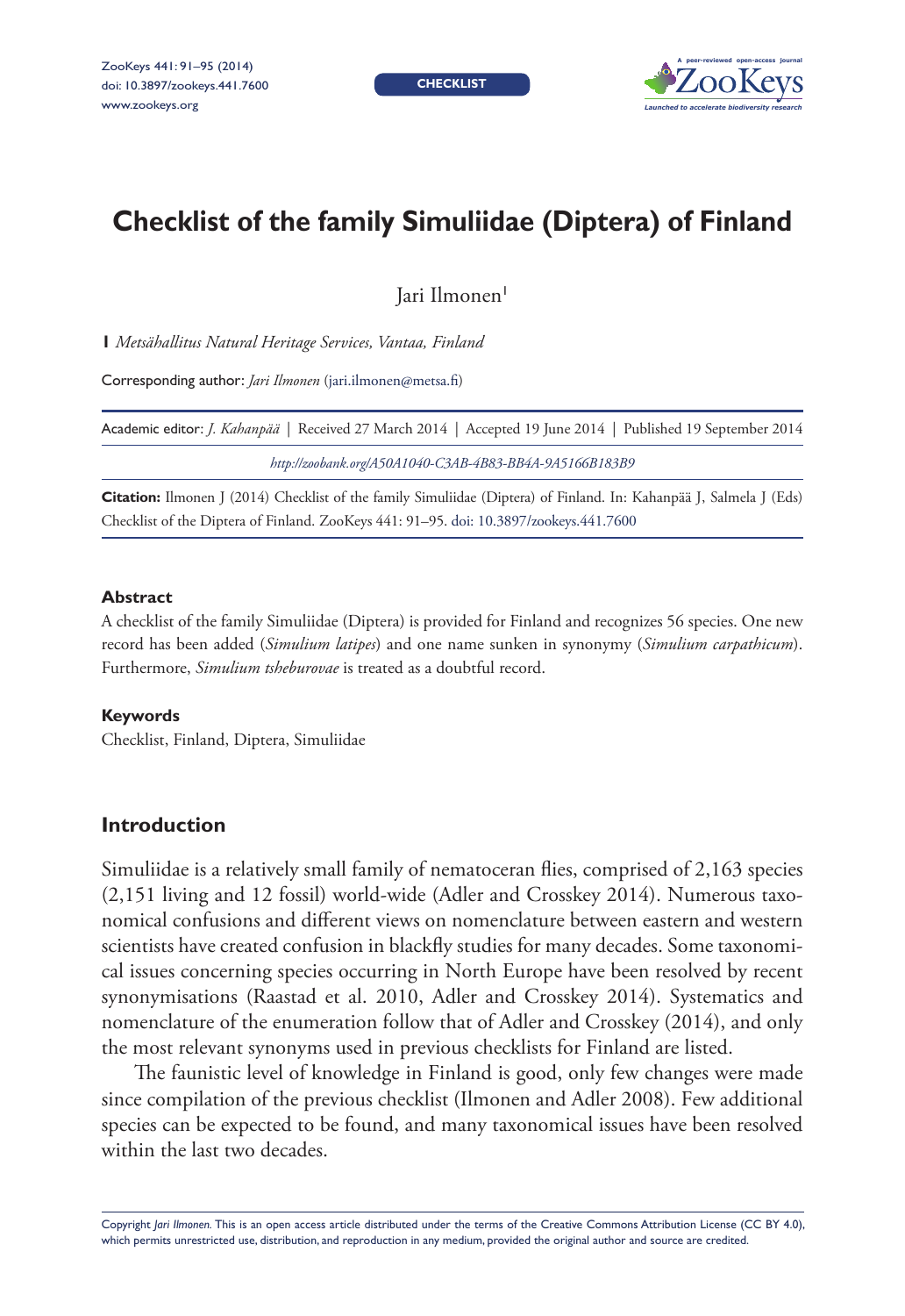### **Number of species:**

World: 2151 species (Adler and Crosskey 2014) Europe: 230 species (Adler and Crosskey 2014) Finland: 56 species Faunistic knowledge level in Finland: good

# **Checklist**

Nematocera Dumeril, 1805 infraorder Culicomorpha Hennig, 1948 superfamily Chironomoidea Newman, 1834

**SIMULIIDAE** Newman, 1834 SIMULIINAE Newman, 1834 tribe Prosimuliini Enderlein, 1921 *HELODON* Enderlein, 1921 *Helodon ferrugineus* (Wahlberg, 1844) *PROSIMULIUM* Roubaud, 1906 *Prosimulium hirtipes* (Fries, 1824) *Prosimulium luganicum* Rubtsov, 1956 *Prosimulium macropyga* (Lundström, 1911) *Prosimulium ursinum* (Edwards, 1935) tribe Simuliini Newman, 1834 *CNEPHIA* Enderlein, 1921 *Cnephia eremites* Shewell, 1952 *Cnephia pallipes* (Fries, 1824) = *lapponica* (Enderlein, 1921) *GRENIERA* Doby & David, 1959 *Greniera ivanovae* Ivashchenko, 1970 *METACNEPHIA* Crosskey, 1969 *Metacnephia bilineata* (Rubtsov, 1940) = *saileri* (Stone, 1952) *Metacnephia lyra* (Lundström, 1911) = *tabescentifrons* (Enderlein, 1929) = *trigoniformis* Yankovsky, 2003 *Metacnephia tredecimata* (Edwards, 1920) **SIMULIUM** Latreille, 1802 **sg.** *Boophthora* Enderlein, 1921 *Simulium erythrocephalum* (De Geer, 1776) **sg.** *Eusimulium* Roubaud, 1906 *Simulium angustipes* Edwards, 1915 = *securiforme* (Rubtsov, 1956)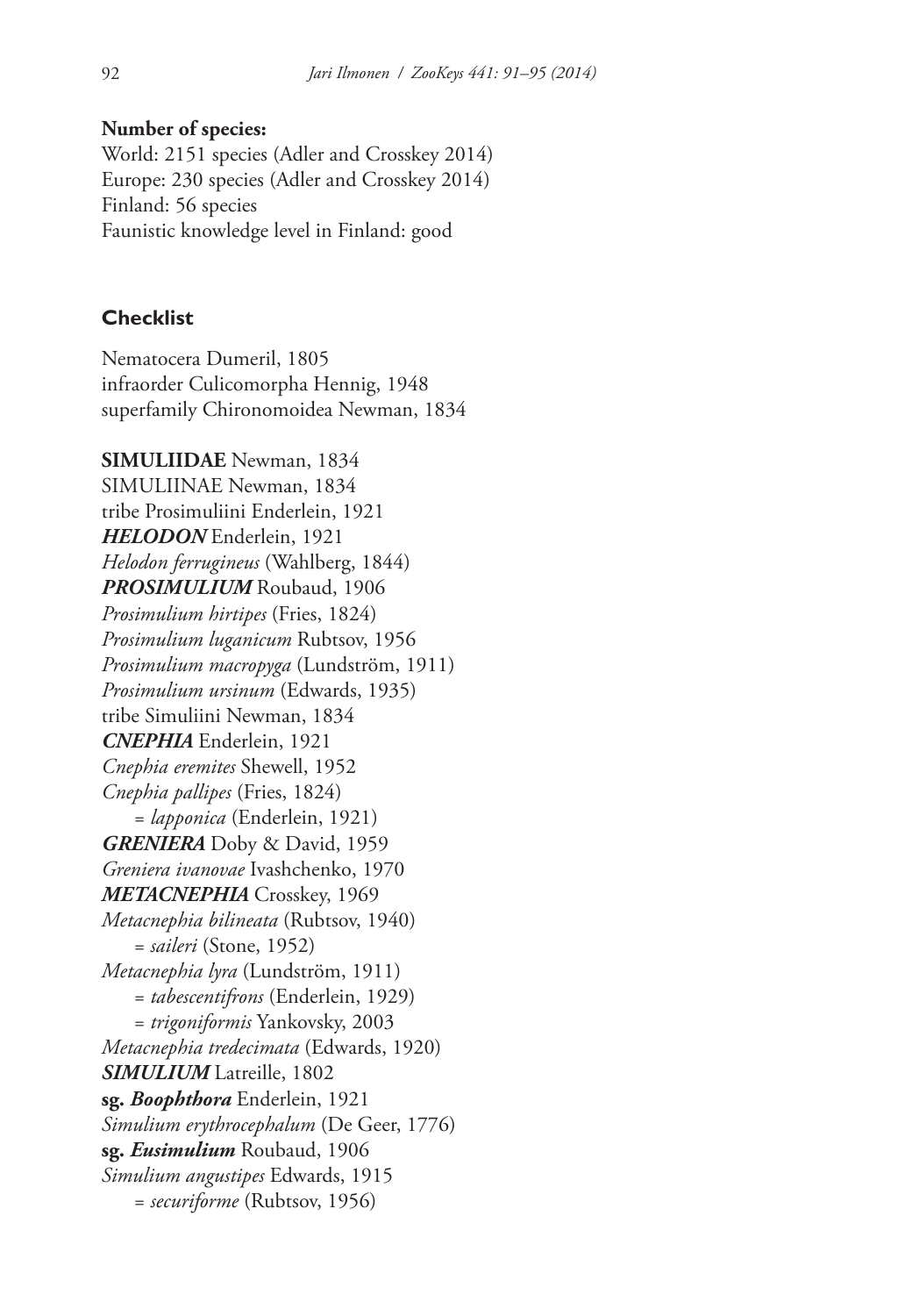*Simulium aureum* Fries, 1824 *Simulium velutinum* (Santos Abreu, 1922) **sg.** *Boreosimulium* Rubzov & Yankovsky, 1982 *Simulium annulus* (Lundström, 1911) *Simulium baffinense* Twinn, 1936 *Simulium crassum* (Rubtsov, 1956) **sg.** *Hellichiella* Rivosecchi & Cardinali, 1975 *Simulium dogieli* (Rubtsov, 1956) *Simulium latipes* (Meigen, 1804) *Simulium usovae* (Golini, 1987) **sg.** *Nevermannia* Enderlein, 1921 = *Cnetha* Enderlein, 1921 *Simulium angustitarse* (Lundström, 1911) *Simulium beltukovae* (Rubtsov, 1956) = *carpathicum* (Knoz, 1961) *Simulium bicorne* Dorogostaisky, Rubtsov & Vlasenko, 1935 *Simulium cryophilum* (Rubtsov, 1959) = *carthusiense* f. brevicaulis Dorier & Grenier, 1961 *Simulium curvans* (Rubtsov & Carlsson, 1965) *Simulium dendrofilum* (Patrusheva, 1962) *Simulium fontinale* Radzivilovskaya, 1948 *Simulium juxtacrenobium* Bass & Brockhouse, 1990 *Simulium lundstromi* (Enderlein, 1921) *Simulium silvestre* (Rubtsov, 1956) *Simulium vernum* Macquart, 1826 = *pritzkowi* (Enderlein, 1926) **sg.** *Schoenbaueria* Enderlein, 1921 *Simulium pusillum* Fries, 1824 *Simulium subpusillum* Rubtsov, 1940 **sg.** *Simulium* Latreille, 1802 *Simulium annulitarse* Zetterstedt, 1838 *Simulium argyreatum* Meigen, 1838 *Simulium frigidum* Rubtsov, 1940 *Simulium intermedium* Roubaud, 1906 *Simulium longipalpe* Beltyukova, 1955 = *curvistylus* Rubtsov, 1957 *Simulium monticola* Friederichs, 1920 *Simulium morsitans* Edwards, 1915 *Simulium murmanum* Enderlein, 1935 = *forsi* (Carlsson, 1962) *Simulium noelleri* Friederichs, 1920 *Simulium ornatum* Meigen, 1818 *Simulium paramorsitans* Rubtsov, 1956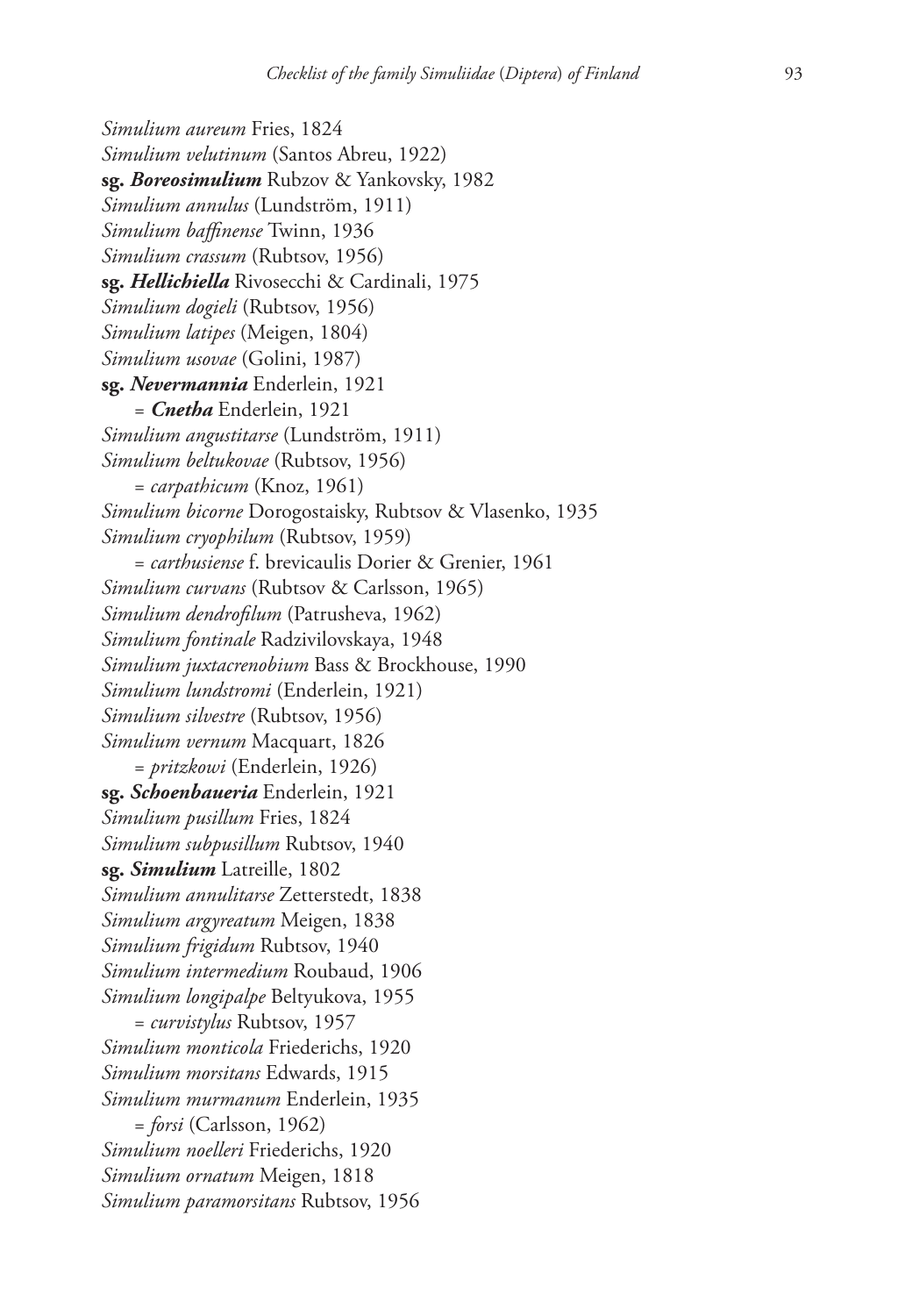```
Simulium posticatum Meigen, 1838
   = austeni Edwards, 1915
   = verecundum misid.
Simulium reptans (Linnaeus, 1758)
Simulium rostratum (Lundström, 1911)
   = sublacustre Davies, 1966
Simulium rubtzovi Smart, 1945
Simulium transiens Rubtsov, 1940
Simulium truncatum (Lundström, 1911)
Simulium tuberosum (Lundström, 1911)
Simulium tumulosum Rubtsov, 1956
Simulium vulgare Dorogostaisky, Rubtsov & Vlasenko, 1935
sg. Wilhelmia Enderlein, 1921
Simulium equinum (Linnaeus, 1758)
   = zetlandense (Davies, 1966)
STEGOPTERNA Enderlein, 1930
Stegopterna trigonium (Lundström, 1911)
   = richteri (Enderlein, 1930)
```
## **Excluded species**

*Simulium fuscipes* (Fries, 1824) see Notes *Simulium lineatum* (Meigen, 1804) misidentified, most likely *S. equinum Simulium meigeni* Rubzov & Carlsson, 1965 see Notes = *pygmaeum* of some authors *Simulium tsheburovae* (Rubtsov, 1956) see Notes

# **Notes**

- *Simulium fuscipes* **(Fries, 1824)**. Adler and Crosskey (2014) treat fuscipes as a valid species of *S. ruficorne* species group in the subgenus *Nevermannia*, but no known records exist from Finland.
- *Simulium meigeni* **Rubzov & Carlsson, 1965**. Adler and Crosskey (2014) recognize the identity of *S. meigeni* within the subgenus *Hellichiella*, but there are no known records of this species in Finland. The name *pygmaeum* in Kuusela (1971) refers to the form of *pygmaeum* that is a synonym for *pusillum*, not *meigeni* (see Adler and Crosskey 2014).
- *Simulium tsheburovae* **(Rubtsov, 1956)**. No confirmed records of this species exist from Finland (Raastad et al. 2010), and the name probably subsumes one or more of the existing species within the subgenus *Hellichiella* (Adler and Crosskey 2014).